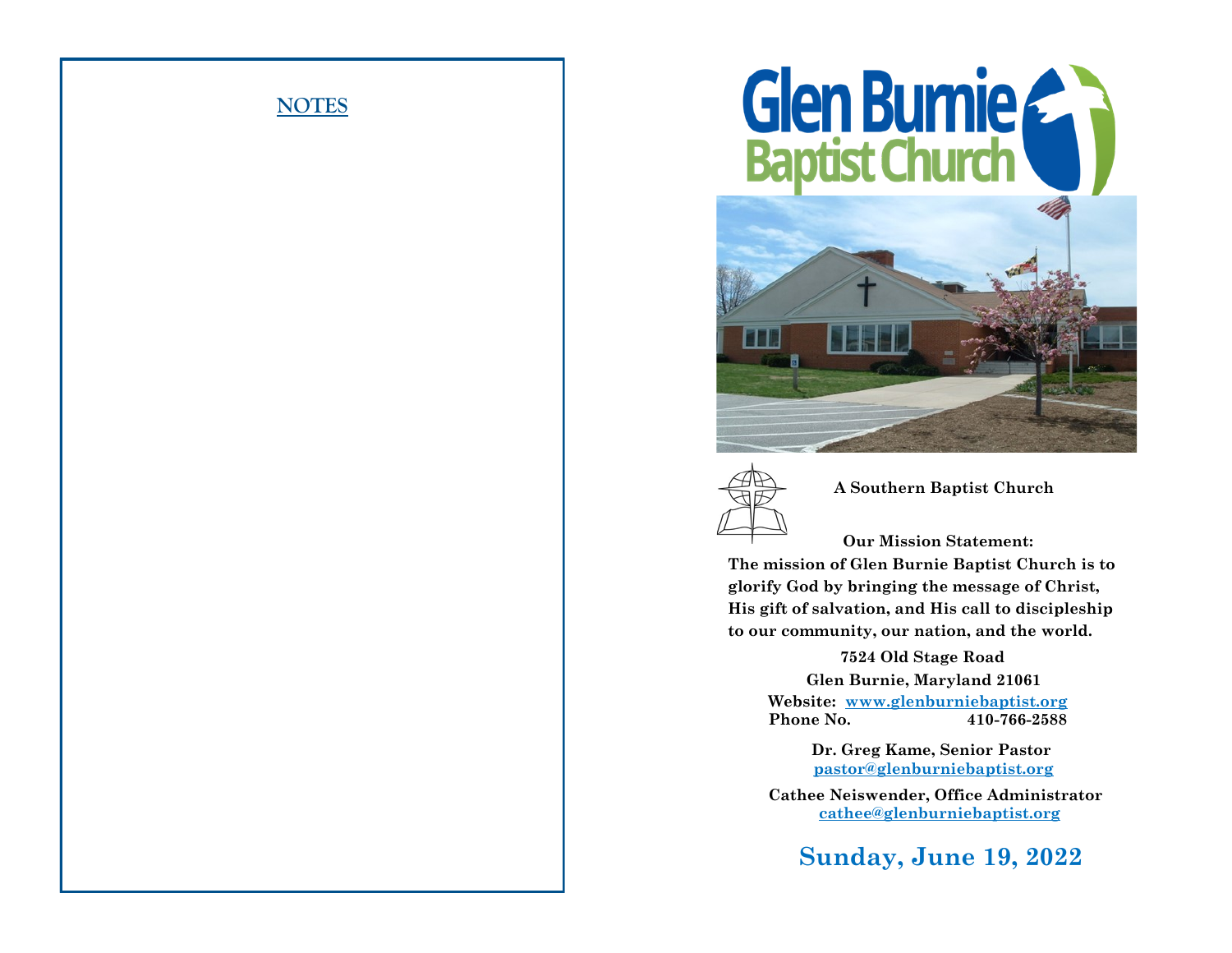# **Sunday at GBBC**

| <b>TODAY:</b><br>HAPPV<br><b>FATHERS</b><br>DAY<br><b>Sunday School</b> |             |                          |
|-------------------------------------------------------------------------|-------------|--------------------------|
| <b>CLASS</b>                                                            | <b>TIME</b> | <b>ROOM</b>              |
| Preschool and Kindergarten                                              | 9:30        | 303                      |
| Grades 1-5                                                              | 9:30        | 310                      |
| 412 Student Ministry Grades 6-12                                        | 9:30        | 203<br>Green<br>Room     |
| Adult Bible Study Class (Co-ed)                                         | 9:30        | Prayer<br>Chapel         |
| Ruth Class (Ladies)                                                     | 9:30        | 302<br>(Conf.<br>$Rm.$ ) |
| 9:30am<br>Fellowshin Time                                               |             | 10.30<br>9 <sub>m</sub>  |

| <b>Fellowship Time</b>  | $10:30 \text{ am}$ |
|-------------------------|--------------------|
| <b>Worship Service*</b> | $11:00 \text{ am}$ |
| KidZone                 | $11:00 \text{ am}$ |

"**Watch Our Live Stream"** to view \*Our worship service is streamed live at 11:00am on our website: glenburniebaptist.org.

the Service. **Exercise of Service Stream**<br>
On the welcome page, click "**Watch Our Live Stream**" to view the service.

# **GBBC Community Outreach**

The GBBC Food pantry ministry takes place on the 1st and 3rd Thursdays of each month from 4-5pm.



Donations for our food and clothing ministries are welcome!

- Please place your donations in the box labelled "Donations for GBBC Food Pantry Ministry" in the hallway. You will find a list of items to donate by the donation box.
- If you would like to donate in cash, please place your offerings in an envelope and mark as a donation for the food pantry ministry.

**Thank you for your support!**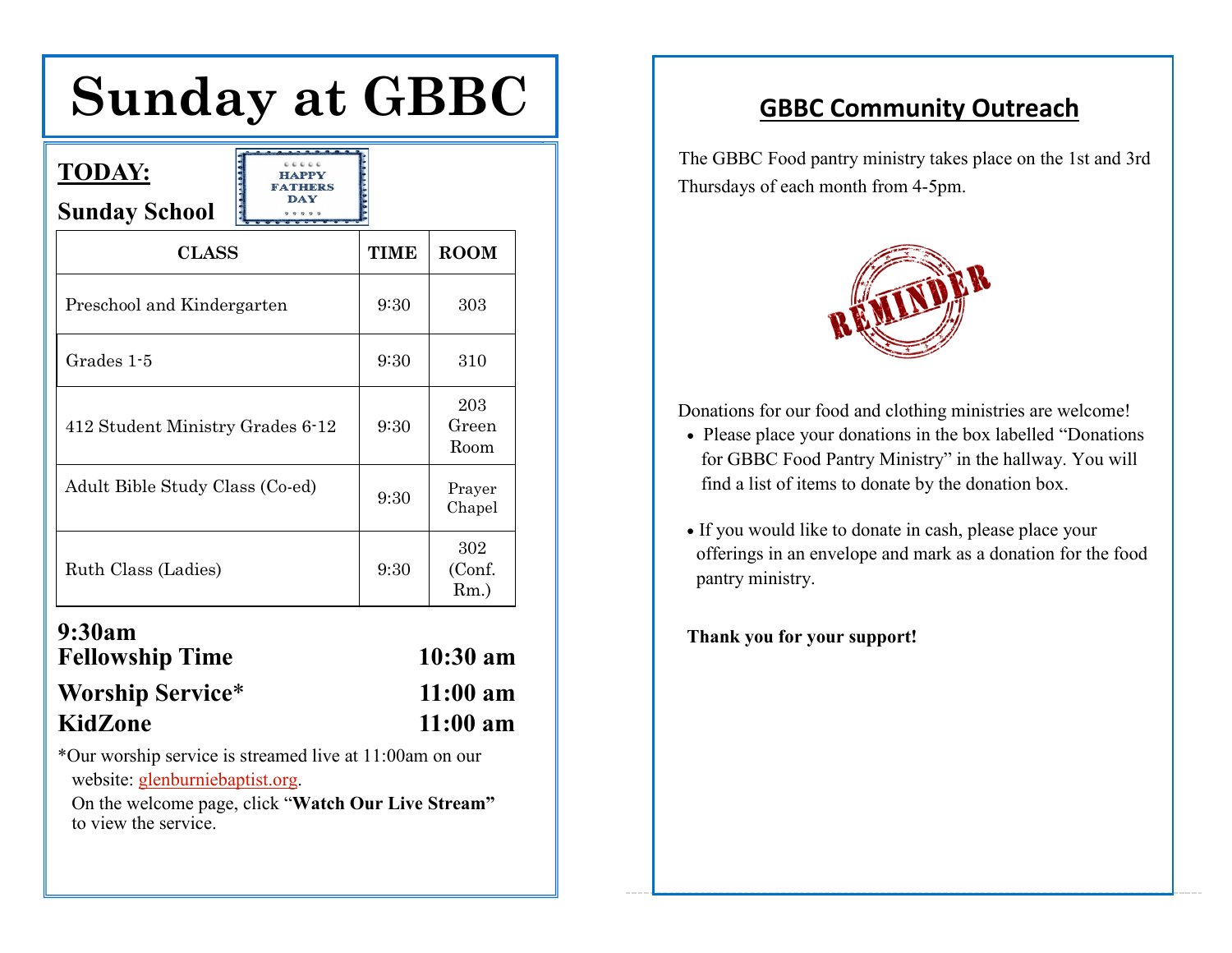

### **June**

- **21—Gail Gressitt 1221 Guildford Rd. Glen Burnie, MD 21060**
- **24—Savannah Bryant** (daughter of Anthony & Jennifer Bryant) **1512 Eastway Glen Burnie, MD 21060**



# **Worship Service** 11:00 am

Welcome Video & Prayer

*Faith of Our Fathers*

Announcements

Offertory Prayer & Offering

Pastoral Prayer

*Build My Life Eye of the Storm Awesome God*

Prayer

Message Dr. John Gauger

Reflection

Closing Prayer and Benediction